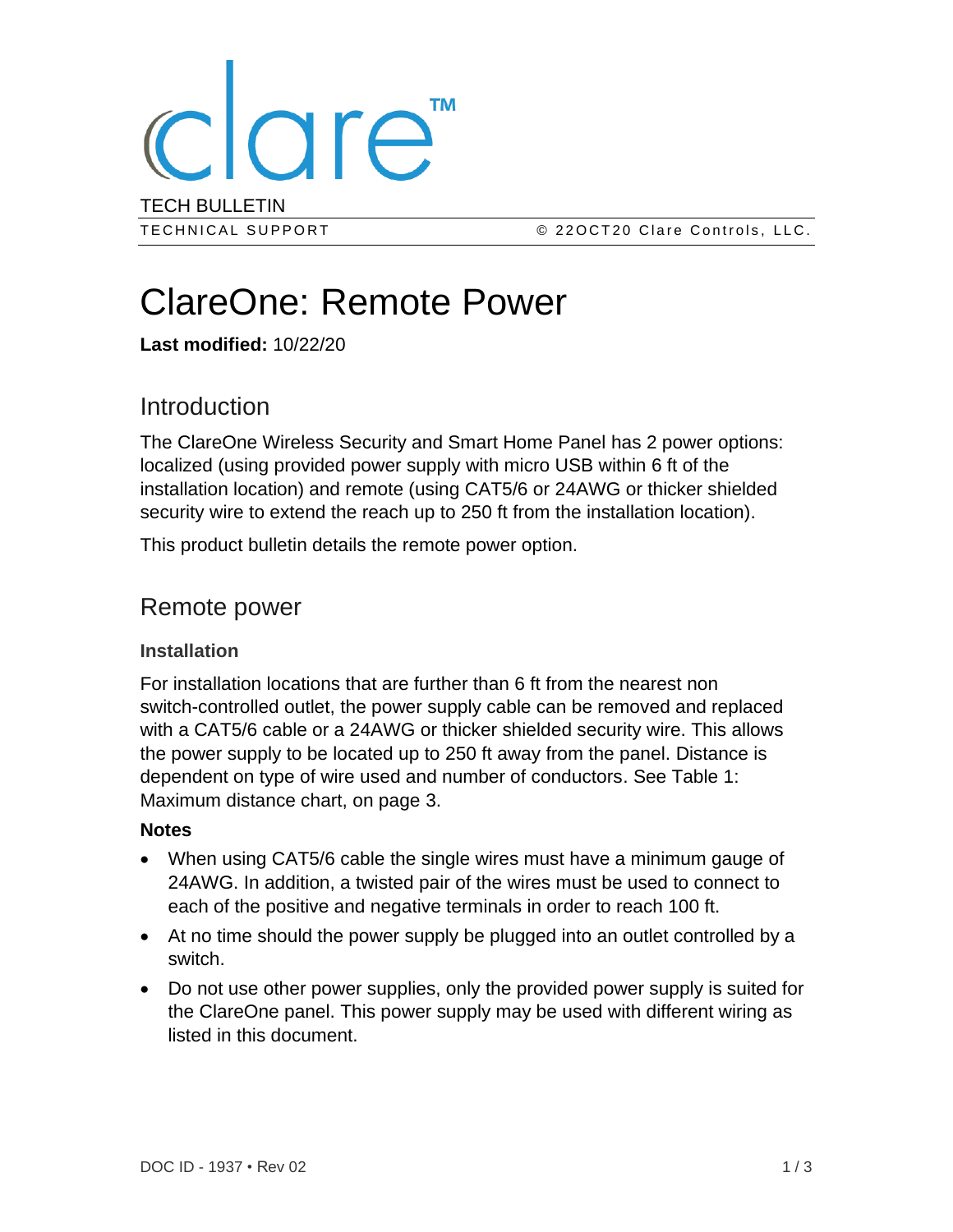**To power a panel more than 6 ft away from an outlet:** 

- 1. Remove the panel's back plate by pressing down on the 2 tabs and pulling the plate outward, exposing the rear interior.
- 2. Carefully insert the positive end of the wire into the positive terminal of the DC power terminal. Screw down until the wire is secured in place.
- 3. Carefully insert the negative end of the wire into the negative terminal of the DC power terminal. Screw down until the wire is secured in place.



- 4. Replace the panel's back plate.
- 5. Connect the wires to the positive and negative terminals on the power supply.



6. Secure the power supply mounting bracket to the closest wall outlet using the provided screws, and then plug the power supply into the outlet.

**Note:** Do not connect the power supply to a receptacle controlled by a switch.

7. Use the provided zip tie to loop through the mounting bracket, securing the power supply.